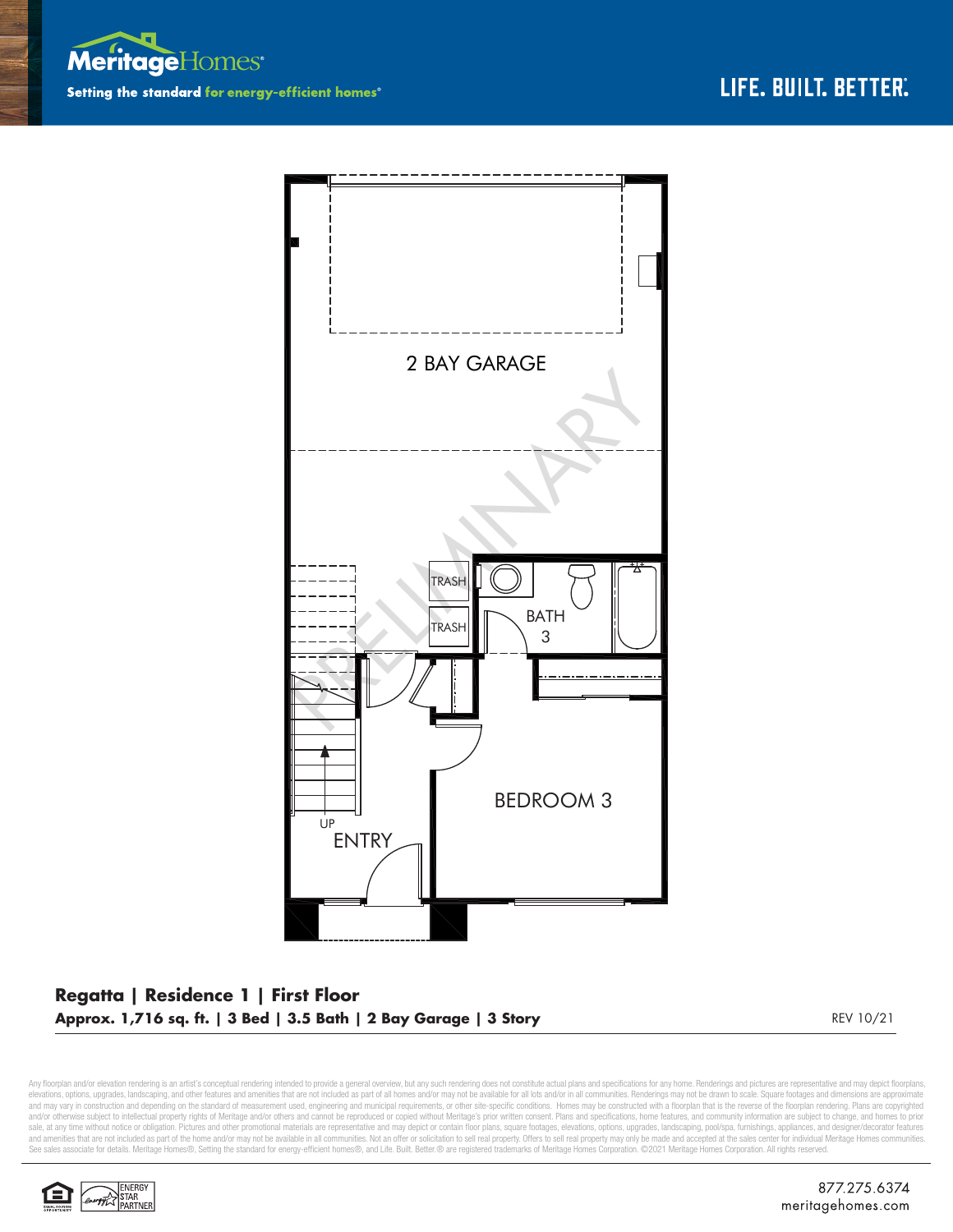



## **Regatta | Residence 1 | Second Floor Approx. 1,716 sq. ft. | 3 Bed | 3.5 Bath | 2 Bay Garage | 3 Story**

Any floorplan and/or elevation rendering is an artist's conceptual rendering intended to provide a general overview, but any such rendering does not constitute actual plans and specifications for any home. Renderings and p elevations, options, upgrades, landscaping, and other features and amenities that are not included as part of all homes and/or may not be available for all ols and/or in all communities. Renderings may not be drawn to scal sale, at any time without notice or obligation. Pictures and other promotional materials are representative and may depict or contain floor plans, square footages, elevations, options, upgrades, landscaping, pool/spa, furn See sales associate for details. Meritage Homes®, Setting the standard for energy-efficient homes®, and Life. Built. Better. @ are registered trademarks of Meritage Homes Corporation. ©2021 Meritage Homes Corporation. All